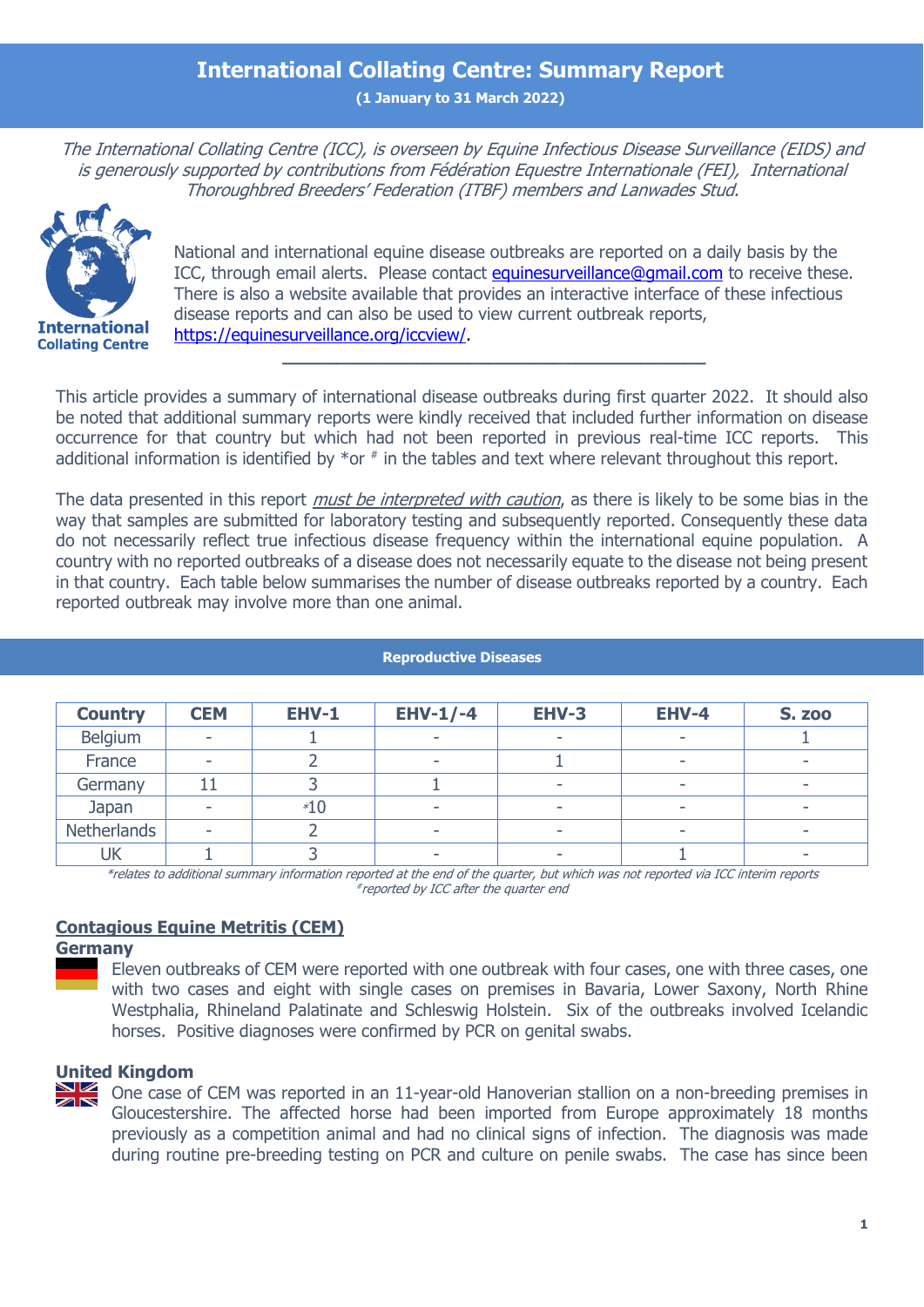## **Equine Herpes Virus-1 (EHV-1) Abortion**

## **Belgium**



One case of EHV-1 abortion was reported on a premises in Antwerp. The affected animal was vaccinated every six months and aborted at nine months gestation. Positive diagnosis was confirmed by PCR on fetal tissues.

## **France**

Two outbreaks of EHV-1 abortion were reported with single cases in each; the first in a vaccinated nine-year-old Selle Francais mare and the second in a vaccinated six-year-old Thoroughbred mare on premises in Orne and Eure. Positive diagnoses were confirmed by PCR on fetal tissue.

## **Japan**

\*Ten outbreaks involving 17 Thoroughbreds were reported and only one of these cases was unvaccinated. It was noted these outbreaks mainly involved abortion, however, some presentations involved neonatal infection of foals that subsequently died shortly after birth. Positive diagnoses were confirmed by PCR or LAMP.

#### **Germany**

Three outbreaks of EHV-1 abortion were reported with single cases in each on premises in Bavaria, Lower Saxony and Hesse. Positive diagnoses were confirmed by PCR on fetal liver tissue and placenta, genital swab and vaginal swab from the mare and lung aspirate from the foal.

## **Netherlands**

 $\sim 10^{10}$  m  $^{-1}$ 

Two outbreaks of EHV-1 abortion were reported with single cases in each on premises in Gelderland and Overijssel. There were multiple in-contacts in each outbreak. Positive diagnoses were made by PCR on a vaginal swab and PCR on aspiration biopsy of fetal lung.

## **United Kingdom**<br>Three outbi

Three outbreaks of EHV-1 abortion were reported with single cases in each, two of which were nonvaccinated non-Thoroughbreds and the third a vaccinated 10-year-old Thoroughbred on premises in Lancashire, Northamptonshire and North Yorkshire. In the Lancashire case a further non-vaccinated non-Thoroughbred in the same group aborted the next day and was confirmed positive for EHV-1. Positive diagnoses were confirmed by PCR on placental tissue and fetal tissues.

## **Equine Herpes Virus-1/-4 (EHV-1/-4) Abortion**

#### **Germany**

One case of EHV-1/-4 abortion was reported in an 11-year-old vaccinated Thoroughbred mare on a premises in Hessen, the mare was in the last month of gestation. The mare had been kept separate from the 30 animals of mixed age, sex and breed on the same premises. Positive diagnosis was confirmed by PCR on fetal tissue.

## **Equine Herpes Virus-3 (EHV-3) coital exanthema**

**France**

One case of EHV-3 coital exanthema was reported in a 10-year-old Thoroughbred stallion on a premises in Pyrénénnes-Atlantiques. Positive diagnosis was confirmed by PCR on a genital swab.

## **Equine Herpes Virus-4 (EHV-4) Abortion**

## **United Kingdom**



One case of EHV-4 abortion was reported in a non-Thoroughbred mare on a premises in Sussex. The animal was in a group of four in-foal mares (three in-contacts) with five more pregnant Sports Horse mares elsewhere on the stud. Positive diagnosis was confirmed by PCR on placental tissue.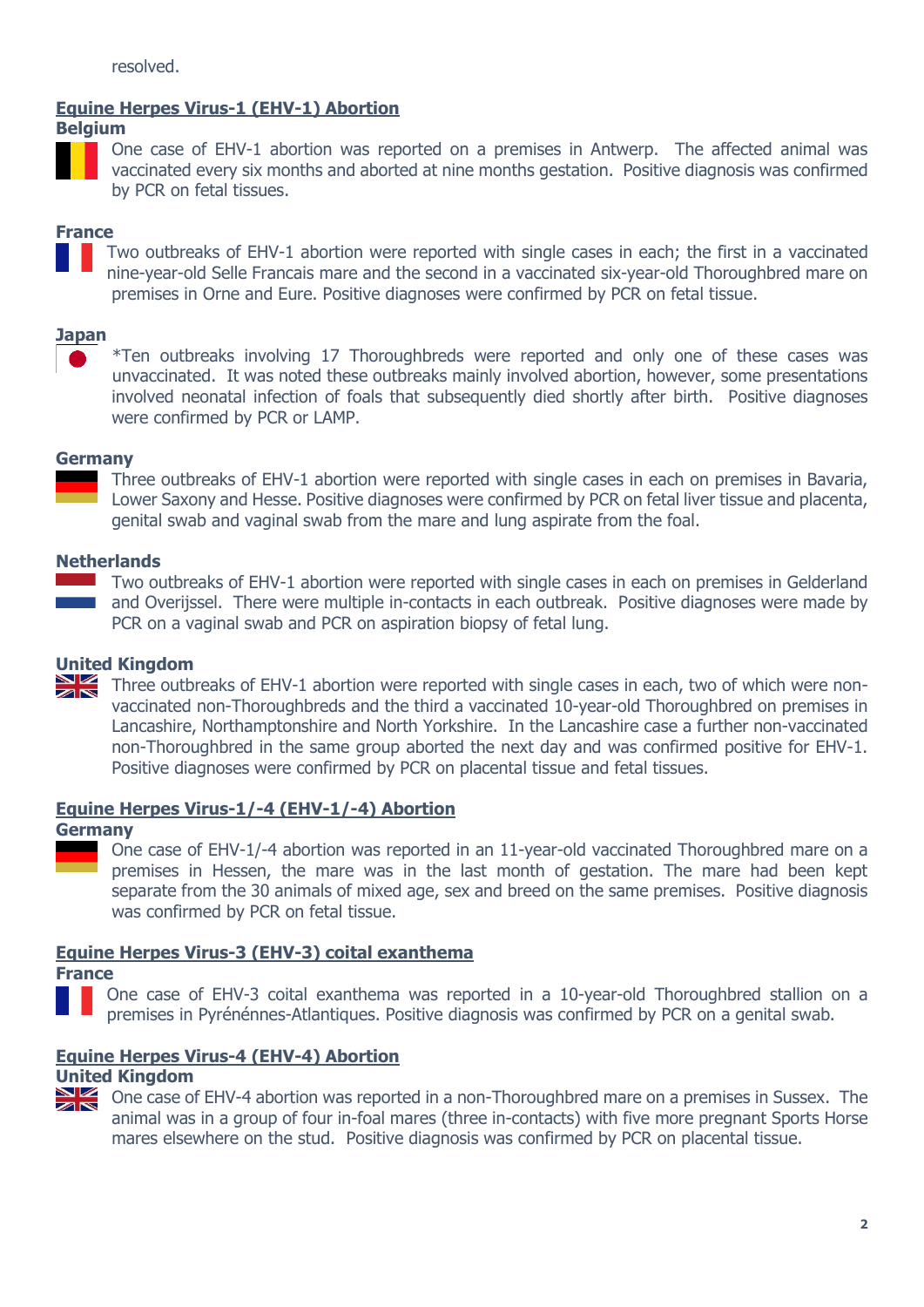## **Streptococcus zooepidemicus abortion**

## **Belgium**



One case of *Streptococcus zooepidemicus* abortion was reported on a premises in West Flanders. The animal aborted at nine months gestation. Positive diagnosis was confirmed by PCR on fetal lung and liver tissue.

#### **Respiratory Conditions**

| <b>Country</b>     | <b>EHV-1</b>   | <b>EHV-2/</b><br>$-5$ | <b>EHV-4</b> | <b>Flu</b> | <b>Strangles</b> | <b>Strangles</b><br><b>Flu</b> |
|--------------------|----------------|-----------------------|--------------|------------|------------------|--------------------------------|
| Belgium            |                |                       |              |            |                  | ۰                              |
| France             |                | ۰                     |              |            | 15               | ۰                              |
| Italy              |                | ۰                     |              |            |                  | ۰                              |
| <b>Netherlands</b> | $\overline{2}$ | ۰                     | #4           | ۰          | $*17$            |                                |
| Switzerland        |                | -                     |              |            | b                |                                |
| <b>UK</b>          |                | -                     |              |            |                  |                                |
| <b>USA</b>         |                |                       |              |            | 39               |                                |

\*relates to additional summary information reported at the end of the quarter, but which was not reported via ICC interim reports # reported by ICC after the quarter end

## **Equine Herpes Virus-1 (EHV-1) Respiratory Infection**

#### **France**

Three outbreaks of EHV-1 respiratory infection were reported with single cases in each in non-Thoroughbreds on premises in Alpes Maritime and Yvelines. Positive diagnoses were confirmed by PCR on nasopharyngeal swabs.

## **Italy**

One case of EHV-1 respiratory infection was reported on a premises in the province of Brescia, Lombardia.

## **Netherlands**

**T** Two outbreaks of EHV-1 respiratory infection with one case in each were reported on premises in Overijssel and Friesland. Clinical signs included pyrexia, cough, nasal discharge and limb oedema. Positive diagnoses were confirmed by PCR on nasopharyngeal swabs.

## **USA**

Three outbreaks of EHV-1 respiratory infection were reported with single cases in each on premises in Washington and Wisconsin. One case also had a co-infection of EHV-4 and equine influenza. Clinical signs included pyrexia. One animal had recently been brought on to the premises and another had returned from a show.

## **Equine Herpes Virus-2/-5 (EHV-2/-5) Respiratory Infection**

#### **Belgium**

One case was confirmed on a premises in Antwerp that had a co-infection of EHV-2 &-5. Clinical signs included pyrexia, lymphadenopathy and nasal discharge. Positive diagnosis was confirmed by PCR on a nasal swab.

## **Equine Herpes Virus-4 (EHV-4) Respiratory Infection**

#### **Belgium**

Three outbreaks of EHV-4 respiratory infection with singles cases in each were reported on premises in Limburg and Hainaut. One case had a co-infection of EHV-2 and EHV-5. Clinical signs included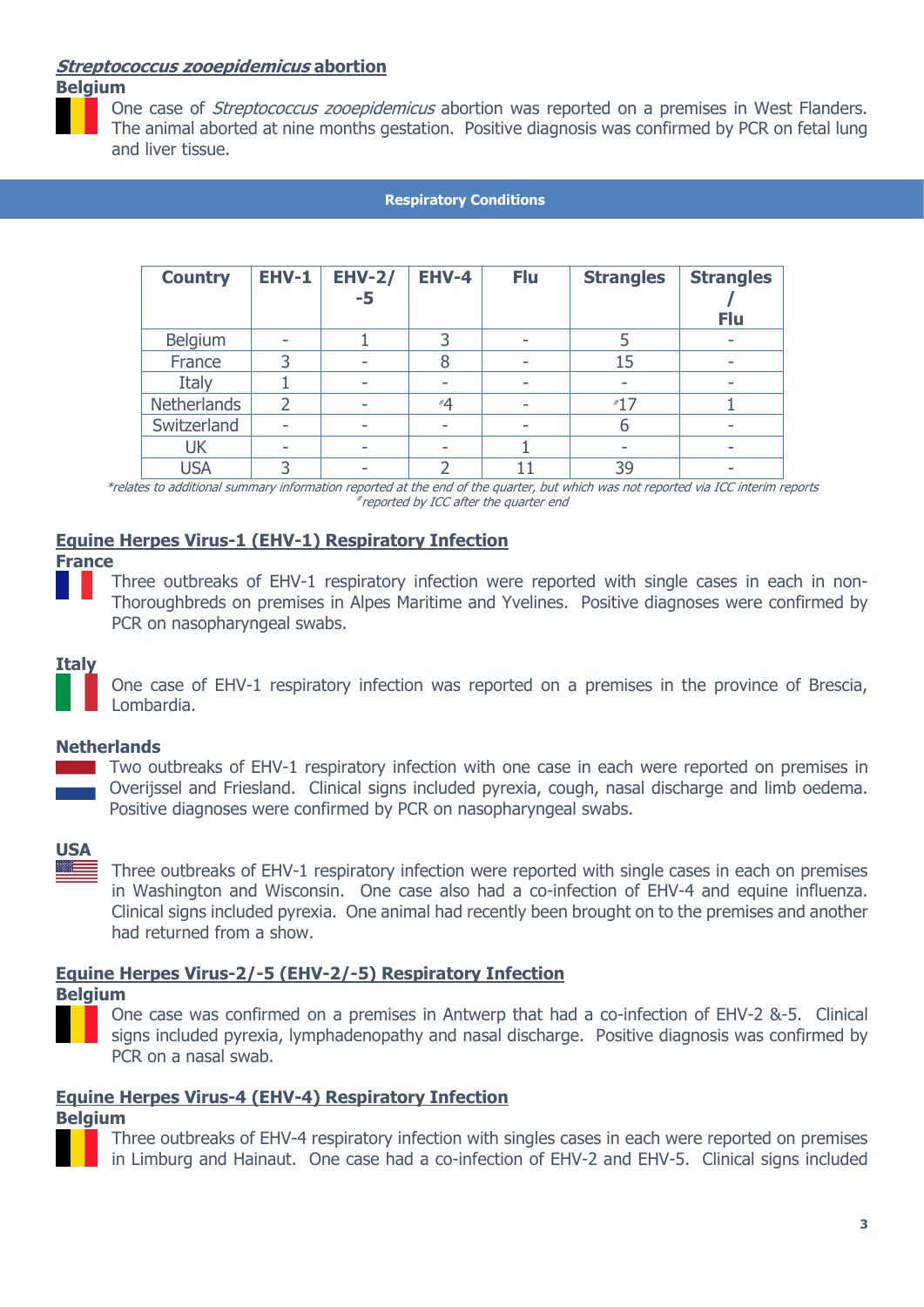cough, pyrexia, enlarged lymph nodes, nasal discharge and dyspnea. Positive diagnoses were confirmed by PCR on nasal swabs in two cases and PCR on a nasopharyngeal swab in one case.

## **France**

Eight outbreaks of EHV-4 respiratory infection were reported with one outbreak with 14 cases, two outbreaks with two cases and five outbreaks with single cases on premises in Calvados, Haut-Rhin, Loir et Cher, Orne Puy de Dôme and Saone et Loire. Clinical signs included pyrexia, cough and nasal discharge. Positive diagnoses were made by PCR on nasopharyngeal swabs in the majority of cases and by PCR on a trachael lavage in one case.

#### **Netherlands**

Three outbreaks of EHV-4 respiratory infection with single cases in each were reported in unvaccinated animals on premises in North Brabant and South Holland. Clinical signs included pyrexia, nasal discharge and cough. Positive diagnoses were confirmed by PCR on nasopharyngeal swabs. # One further case was reported in an unvaccinated aniaml on a premises in North Holland with clinical signs of nasal discharge and dyspnoea after the quarter end.

#### **USA**

Two outbreaks of EHV-4 respiratory infection were reported with one outbreak involving 10 to 15 cases in Thoroughbreds in a yearling barn in Kentucky. Several animals had a co-infection with EHV-2. The second outbreak was a single case of EHV-4 respirtory infection with a co-infection of strangles on a premises in Washingon. This animal had recently been purchased from a livestock market and had nasal discharge when received.

#### **Equine Influenza (EI)**

# UK<br>**MK**

One case of EI was confirmed in an unvaccinated non-Thoroughbred that had recently arrived on a premises in Surrey after a prolonged travel period, involving air travel and then ferry travel from Germany. Clinical signs included intermittent cough, progressing to profuse mucopurulent nasal discharge, lethargy and pyrexia the day after arrival. Positive diagnosis was confirmed by PCR on a nasopharyngeal swab.

#### **USA**

Eleven outbreaks of EI were reported with one outbreak with several cases in vaccinated Thoroughbreds returing from Florida to Kentucky, one outbreak with four cases and nine with single cases on premises in Colorado, Florida, Maryland, South Carolina, Washington and Wisconsin. Clinical signs included cough, nasal discharge, lethargy and pyrexia.

## **Strangles**

#### **Belgium**

Five outbreaks of strangles were reported one with multiple cases and four with single cases on premises in Antwerp, Flemish Brabant, Limburg and West Flanders. The outbreak with multiple cases had cases that had a co-infection of EHV-2 and one other outbreak had a case with co-infection of EHV-2 &-5. Clinical signs included abscessation, cough, enlarged submandibular lymph nodes, pyrexia and nasal discharge. Positive diagnoses were confirmed by PCR on nasal swabs or nasopharyngeal swabs.

#### **France**

Fifteen outbreaks of strangles were reported with one outbreak with two cases and 14 with single cases on premises in Ain, Aveyron, Bouches du Rhone, Calvados, Cantal, Charente-Maritime, Haute-Garonne, Hayte Savoie, Ille et Vilaine, Jura, Manche, Orne and Sarthe. Clinical signs included cough, dyspnoea, pyrexia, nasal discharge and lymphadenopathy. Positive diagnoses were confirmed by PCR on nasal swabs or nasopharyngeal swabs.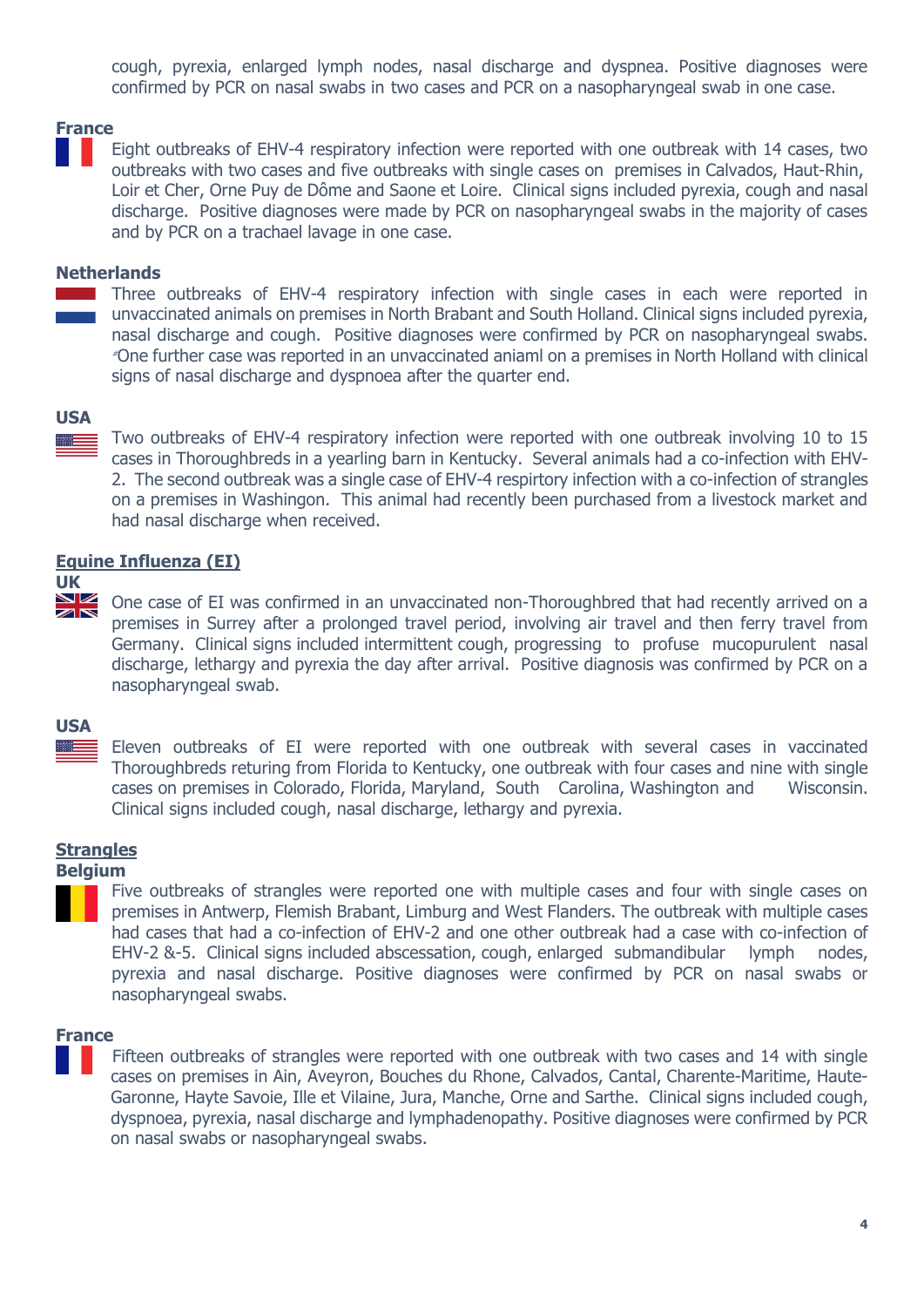## **Netherlands**

Fifteen outbreaks of strangles were reported with one outbreak with three cases and 14 with single cases in mainly unvaccinated animals on premises in Gelderland, Limburg, North Brabant, North Holland, Overijssel and South Holland. Clinical signs included abscesation, cough, dyspnoea, enlarged mandibular lymph nodes, guttural pouch empyema, nasal discharge, lymph node abscesses, poor appetite, pyrexia and respiratory signs. Positive diagnoses were confirmed by PCR on nasopharyngeal swabs or swabs and in one case by PCR on guttural pouch lavage.  $\mathbb{R}$ Two further outbreaks with a single case in each were reported after the quarter end on premises in Limburg and Drenthe with clinical signs of pyrexia, lethargy and nasal discharge.

#### **Switzerland**

Six outbreaks of strangles were reported with one outbreak with multiple cases and five with single cases. Clinical signs included diarrhoea, pyrexia, respiratory tract signs and swollen lymph nodes. Positive diagnoses were confimred by PCR.

## **USA**

Thirty-nine outbreaks of strangles were reported on premises in Florida, Idaho, Indiana, Maryland, Michigan, Ohio, Tenessee, Washington and Wisconsin.

## **Strangles/Equine Influenza (EI)**

#### **Netherlands**

**One case of strangles with a co-infection of EI was reproted in an unvaccinated Shetland Pony recently** brought on to a premises in South Holland. Clinical signs included pyrexia, dyspnoea, nasal discharge and cough. Positive diagnosis was confirmed by PCR on a nasopharyngeal swab.

#### **Gastrointestinal Diseases**

| <b>Country</b> | <b>Equine</b><br><b>Coronavirus</b> |  |  |
|----------------|-------------------------------------|--|--|
| Germany        |                                     |  |  |
| Switzerland    |                                     |  |  |

\*relates to additional summary information reported at the end of the quarter, but which was not reported via ICC interim reports # reported by ICC after the quarter end

## **Equine Coronavirus (EcoV)**

#### **Germany**

A single case of EcoV was reported on a premises on the German/Swiss border. Clinical signs included pyrexia and lethargy. Positive diagnosis was confirmed by PCR on faeces.

## **Switzerland**

One case of equine coronavirus was reported on a premises in the canton of Bern. Clinical signs included pyrexia and colic. Positive diagnosis was confirmed by PCR.

#### **Neurological Diseases**

| <b>Country</b> | EEE. | <b>EHV-1</b> | <b>Tetanus</b>           | <b>Rabies</b> |
|----------------|------|--------------|--------------------------|---------------|
| Canada         | -    |              | -                        |               |
| Czechia        | -    |              | $\overline{\phantom{a}}$ |               |
| Finland        | -    |              | -                        |               |
| Germany        |      |              | $\overline{\phantom{a}}$ |               |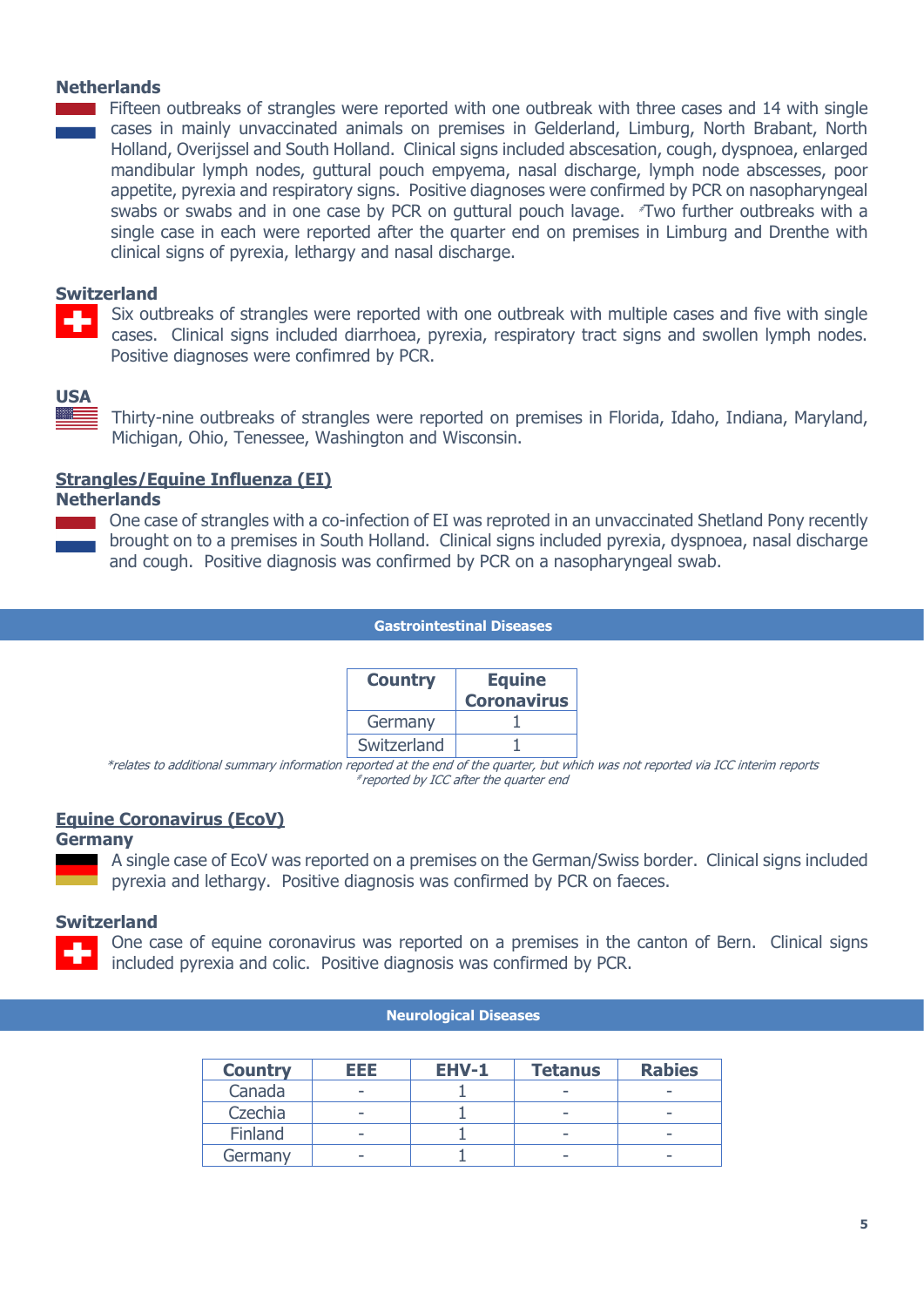| :tal        |   |  |  |
|-------------|---|--|--|
| Japan       |   |  |  |
| Netherlands | - |  |  |
| Switzerland |   |  |  |
|             |   |  |  |

\*relates to additional summary information reported at the end of the quarter, but which was not reported via ICC interim reports # reported by ICC after the quarter end

## **Eastern Equine Encephalitis (EEE)**

**USA** 

One case of EEE with a co-infection of WNV was reported on a premises in Florida in a five-year-old Paint Horse gelding. Clinical signs included depression, pyrexia and incoordination.

## **Equine Herpes Virus-1 (EHV-1) Neurological Disease**

#### **Canada A**

One outbreak of EHV-1 neurological disease with two cases was reported on a premises in Quebec. One vaccinated animal had severe disease and had to be euthanased. The recent introduction of a new horse onto the premises without prior quarantine was identified as one of the risk factors responsible for this outbreak.

## **Czechia**

One outbreak of EHV-1 neurological disease was reported on a premises in Prague. The index case presented recumbent and was subsequently euthanased with no additional testing conducted. A horse in the same barn presented with swollen hindlimbs, mild lethargy, pyrexia and neurological signs and was euthanased. This case was confirmed positive by PCR. Six foals also housed in the same barn, two subclinical cases in another barn on the premises and a case that was transported with the second neurological case were also confirmed positive for EHV-1.

## **Finland**

One outbreak of EHV-1 neurological disease was reported in two animals, 19-year-old and 16-yearold Warmblood mares, on a premises in Sipoo, Finland. Clinical signs included pyrexia and neurological signs. Positive diagnoses were confirmed by PCR on nasopharyngeal swabs.

## **Germany**

One case of EHV-1 neurological disease was reported on a premises in Baden-Wurttemberg. Positive diagnosis was confirmed by PCR on a nasopharyngeal swab and serology. The animal was euthanased.

## **Italy**

One case of EHV-1 neurological disease was reported on a premises in the province of Lucca, Toscana.

## **Netherlands**

Two outbreaks of EHV-1 neurological disease were reported with one with eight cases and one with two cases on premises in Gelderland and South Holland. Clinical signs included pyrexia, limb oedema and paralysis. Two of the animals in the first outbreak and one of the animals in the second outbreak were euthanased. Positive diagnoses were confirmed by PCR on nasopharyngeal swabs and/or EDTA blood in the first outbreak and PCR on nasopharyngeal swabs in the second.

## **Switzerland**



One case of EHV-1 neurological disease was reported on a premises in the canton of Vaud. Clinical signs included pyrexia and central nervous system signs. Positive diagnosis was confirmed on a rapid nasal swab test.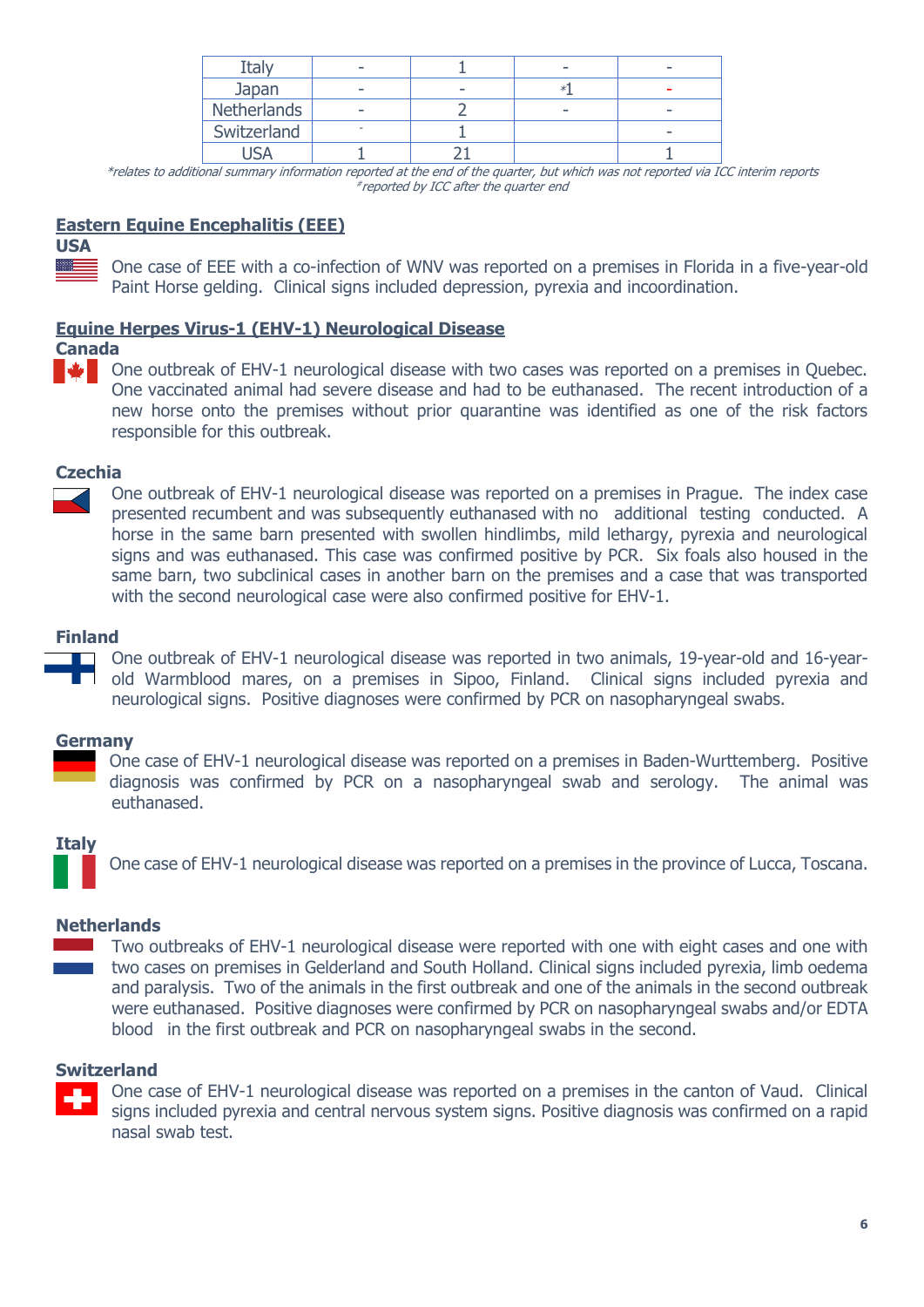## **USA**

Twenty-one outbreaks of EHV-1 neurological disease were reported with one outbreak with 40 cases (four cases of EHM and 36 cases with pyrexia only), one outbreak with 35 cases (three cases of EHM and 32 cases of pyrexia only), one outbreak with 27 cases (three cases of EHM and 24 cases with pyrexia only), one outbreak with 23 cases (two cases of EHM and 21 cases with fever only) one outbreak with three cases (one case with EHM and two cases with pyrexia and mild clinical signs)  $$ all of these outbreaks were on premises in California. There were a further two outbreaks with two cases and 14 outbreaks with single cases on premises in California, Connecticut, Florida, Indiana, Maryland, Minnesota, Nebraska, Pennsylvania, Texas, Washington and Wyoming.

## **Tetanus**

## **Japan**

\*One case of tetanus was reported. Positive diagnosis was confirmed by Shiga Livestock Hygiene Service Center.

## **Rabies**

#### **USA**



One case of rabies was reported in an unvaccinated two-year-old Grade Horse mare on a premises in Oklahoma. Clinical signs included hindlimb ataxia, recumbency and central nervous system signs. The animal was euthanased.

#### **Miscellaneous Diseases**

| <b>Country</b> | <b>EIA</b> | <b>EVA</b> | <b>Leptospirosis</b> | <b>Piroplasmosi</b> |
|----------------|------------|------------|----------------------|---------------------|
| Canada         |            |            |                      |                     |
| Finland        |            |            |                      |                     |
| France         | -          |            |                      | -                   |
| Italy          |            |            |                      |                     |
| Switzerland    |            |            | -                    |                     |
| USA            |            |            |                      |                     |

\*relates to additional summary information reported at the end of the quarter, but which was not reported via ICC interim reports # reported by ICC after the quarter end

## **Equine Infectious Anaemia (EIA)**

**Canada**

Two outbreaks of EIA were reported with single cases in each on separate premises in Alberta. Both animals had been tested to fulfil an export requirement. No clinical signs were noted at the time of sampling.

## **Italy**

One case of EIA was reported in a mule on a premises in the province of Rome, Lazio.

#### **USA** es l

Six outbreaks of EIA were confirmed with one outbreak with three cases, one outbreak with two cases and four with single cases on premises in Arizona, California and Texas.

## **Equine Viral Arteritis (EVA)**

**Italy**

One case of EVA was reported on a premises in the province of Palermo, Sicily.

## **Leptospirosis**

**France**